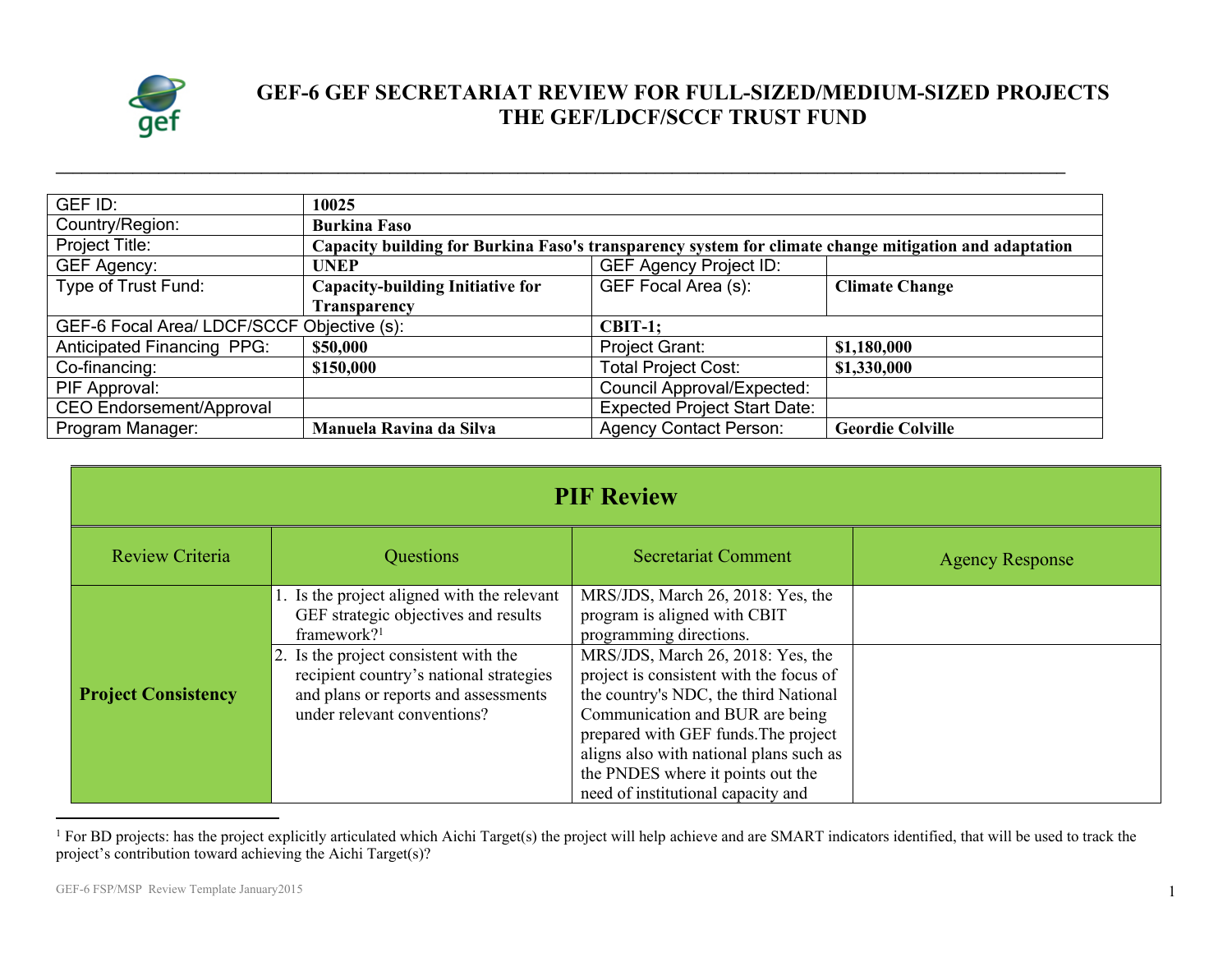| <b>PIF Review</b>      |                                                                                                                                                                                           |                                                                                                                                                                                                                                                                                                                                                                                                                                                                                                                                                                                                                                                                                                                                                                                                                                                                                                                                |                        |  |
|------------------------|-------------------------------------------------------------------------------------------------------------------------------------------------------------------------------------------|--------------------------------------------------------------------------------------------------------------------------------------------------------------------------------------------------------------------------------------------------------------------------------------------------------------------------------------------------------------------------------------------------------------------------------------------------------------------------------------------------------------------------------------------------------------------------------------------------------------------------------------------------------------------------------------------------------------------------------------------------------------------------------------------------------------------------------------------------------------------------------------------------------------------------------|------------------------|--|
| <b>Review Criteria</b> | Questions                                                                                                                                                                                 | <b>Secretariat Comment</b>                                                                                                                                                                                                                                                                                                                                                                                                                                                                                                                                                                                                                                                                                                                                                                                                                                                                                                     | <b>Agency Response</b> |  |
| <b>Project Design</b>  | 3. Does the PIF sufficiently indicate the<br>drivers <sup>2</sup> of global environmental<br>degradation, issues of sustainability,<br>market transformation, scaling, and<br>innovation? | building capacity for implementation<br>of MRV and tools applied.<br>MRS/JDS March 26, 2018: Not yet,<br>please address following comments<br>below:<br>1) In the Project Justification section,<br>the PIF should identify which sectors<br>are of main importance for GHG<br>emissions as stated in the NDC. The<br>PIF should also provide the most<br>recent data on the contribution of the<br>AFOLU sector to the national GHG<br>emissions.<br>2) Please explain how this project<br>intends to resolve the capacity issues<br>described in the Project Justification<br>section in order to address issues of<br>sustainability and scaling.<br>3) Please provide a description (or if<br>available a diagram) of the<br>institutional arrangements, or the<br>current working relationships among<br>the various ministries as it pertains to<br>GHG inventory processes (e.g. data<br>collection, QA/QC, etc). Also, |                        |  |
|                        |                                                                                                                                                                                           | please specify which Ministry will<br>serve as the primary project<br>coordinator and responsible for<br>delivery of the final outcomes.                                                                                                                                                                                                                                                                                                                                                                                                                                                                                                                                                                                                                                                                                                                                                                                       |                        |  |

<sup>2</sup> Need not apply to LDCF/SCCF projects.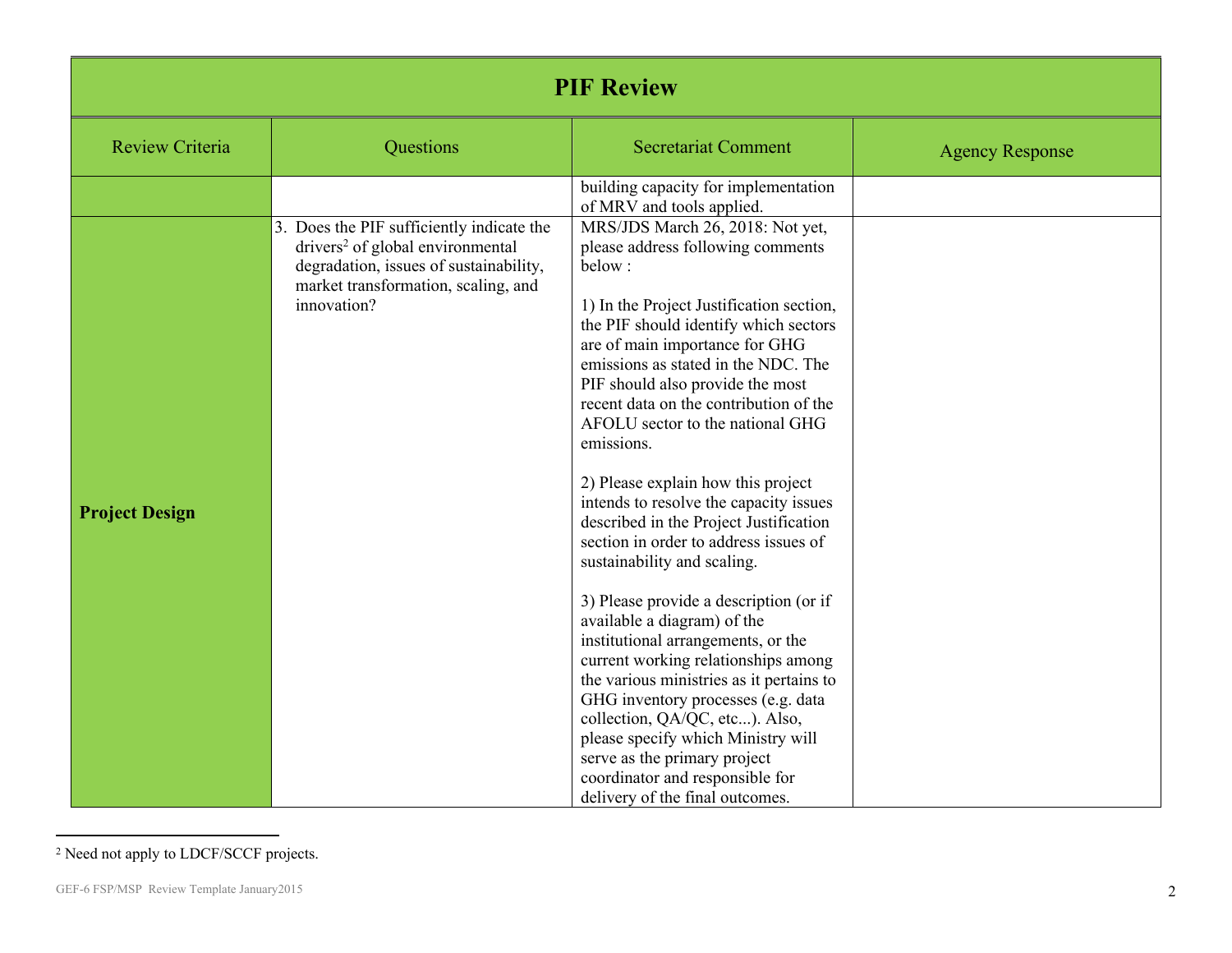| <b>PIF Review</b> |                                                                                                                                    |                                                                                                                                                                                                                                                                                                                                                                                                                                                                                                                                                                                                                                                                                                                                                                                                                                                                                                                                   |                        |  |
|-------------------|------------------------------------------------------------------------------------------------------------------------------------|-----------------------------------------------------------------------------------------------------------------------------------------------------------------------------------------------------------------------------------------------------------------------------------------------------------------------------------------------------------------------------------------------------------------------------------------------------------------------------------------------------------------------------------------------------------------------------------------------------------------------------------------------------------------------------------------------------------------------------------------------------------------------------------------------------------------------------------------------------------------------------------------------------------------------------------|------------------------|--|
| Review Criteria   | Questions                                                                                                                          | <b>Secretariat Comment</b>                                                                                                                                                                                                                                                                                                                                                                                                                                                                                                                                                                                                                                                                                                                                                                                                                                                                                                        | <b>Agency Response</b> |  |
|                   | 4. Is the project designed with sound<br>incremental reasoning?                                                                    | MRS/JDS, March 26, 2018: Yes, the<br>PIF is designed based on conclusions<br>and gaps highlighted during the<br>National communication elaboration<br>processes. The project is also<br>complementary to the on-going BUR<br>and the Third National<br>Communication.                                                                                                                                                                                                                                                                                                                                                                                                                                                                                                                                                                                                                                                             |                        |  |
|                   | 5. Are the components in Table B sound<br>and sufficiently clear and appropriate<br>to achieve project objectives and the<br>GEBs? | MRS/JDS, March 26, 2018:Not yet,<br>please address following comments<br>below:<br>1) Although it is mentioned in the<br>project description sectors of priority<br>in the NDC, the project objective and<br>table B do not reflect any priority<br>sectors and seems to target all sectors<br>of the NDC, this should be narrowed<br>down to the priority sectors. Also, it is<br>not clear in table B and under the<br>alternative scenario description if the<br>project will set up baselines in the<br>sectors needed and work on updating<br>emission factors and recalculation of<br>GHG emissions, work on indicators,<br>establishing information management<br>systems and databases. Also, there is<br>no specific information on which<br>tools and MRV systems to be<br>promoted, please clarify.<br>2) Component 1: the name of the<br>description does not fully reflect the<br>intentions of this component while |                        |  |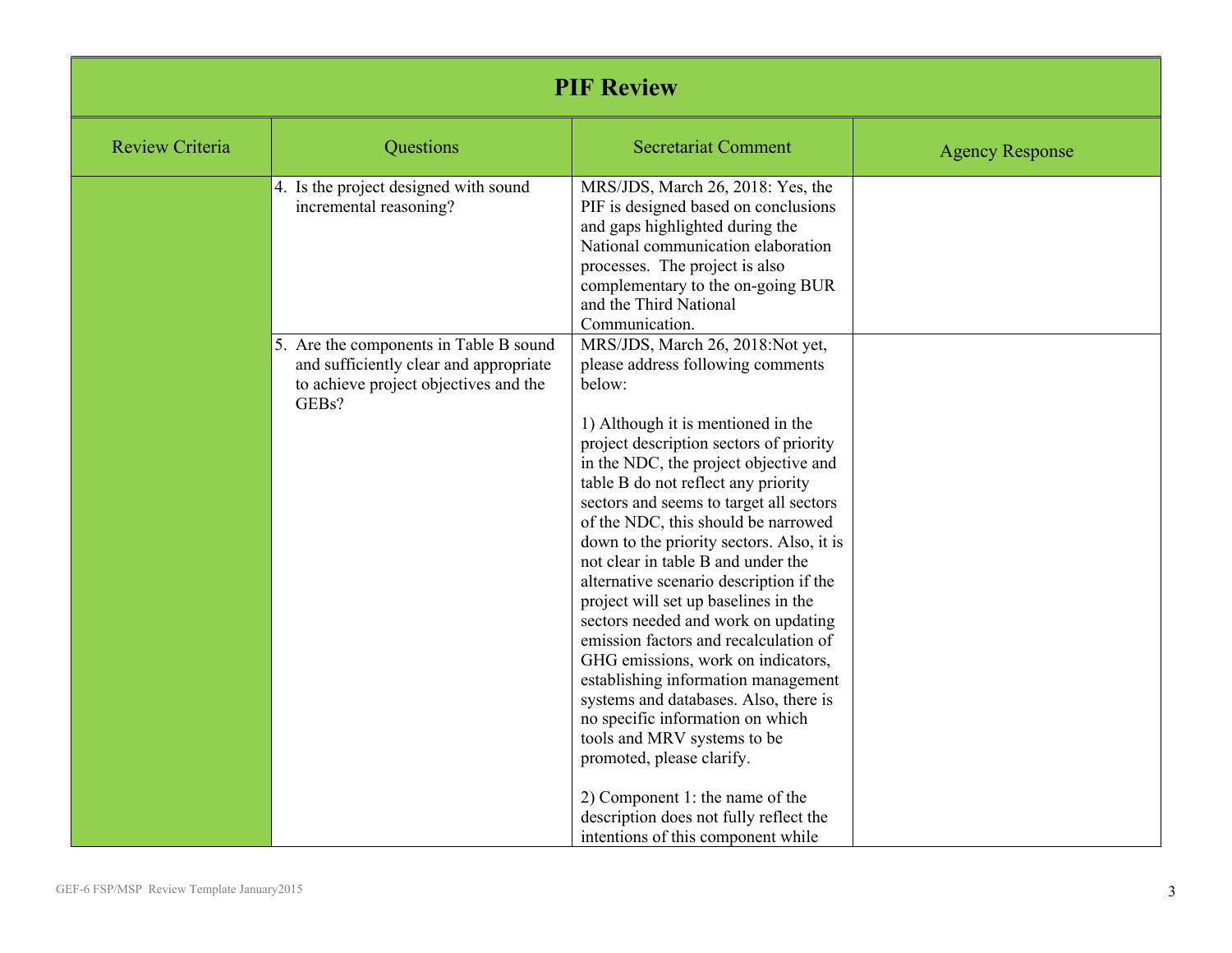| <b>PIF Review</b>      |           |                                                                                                                                                                                                                                                                                                                                                                                                                                                                                                                                                                                                                                                                                                                                                                                                                                                                                                                                                                                                                                                                                                                                                                       |                        |  |
|------------------------|-----------|-----------------------------------------------------------------------------------------------------------------------------------------------------------------------------------------------------------------------------------------------------------------------------------------------------------------------------------------------------------------------------------------------------------------------------------------------------------------------------------------------------------------------------------------------------------------------------------------------------------------------------------------------------------------------------------------------------------------------------------------------------------------------------------------------------------------------------------------------------------------------------------------------------------------------------------------------------------------------------------------------------------------------------------------------------------------------------------------------------------------------------------------------------------------------|------------------------|--|
| <b>Review Criteria</b> | Questions | <b>Secretariat Comment</b>                                                                                                                                                                                                                                                                                                                                                                                                                                                                                                                                                                                                                                                                                                                                                                                                                                                                                                                                                                                                                                                                                                                                            | <b>Agency Response</b> |  |
|                        |           | mentioning "monitoring and<br>evaluation transparency". Please<br>replace with a title that reflects better<br>the purpose of the component.<br>3) Output 1.1: For this output, please<br>specify which stakeholders you are<br>providing training for. In terms of<br>project design, the GEF recommends<br>that any training/capacity building<br>workshop activities take place after<br>Burkina Faso has a more concrete set<br>of institutional arrangements in place.<br>Please describe in more detail how<br>outputs from the current NC/BUR<br>process can be leveraged for this<br>project.<br>4) Output 1.2: The output overlaps the<br>description of Outcome 1. Further, it<br>is not clear how effective institutional<br>arrangements will be established<br>under the alternative project scenario.<br>5) Output 1.3: Please describe how<br>this output is linked with the<br>establishment of institutional<br>arrangements. Are these individual<br>memorandum-of-understanding<br>(MOU <sub>s</sub> ) agreements between various<br>agencies? If so, please describe any<br>potential political or legal obstacles<br>that might impede progress. |                        |  |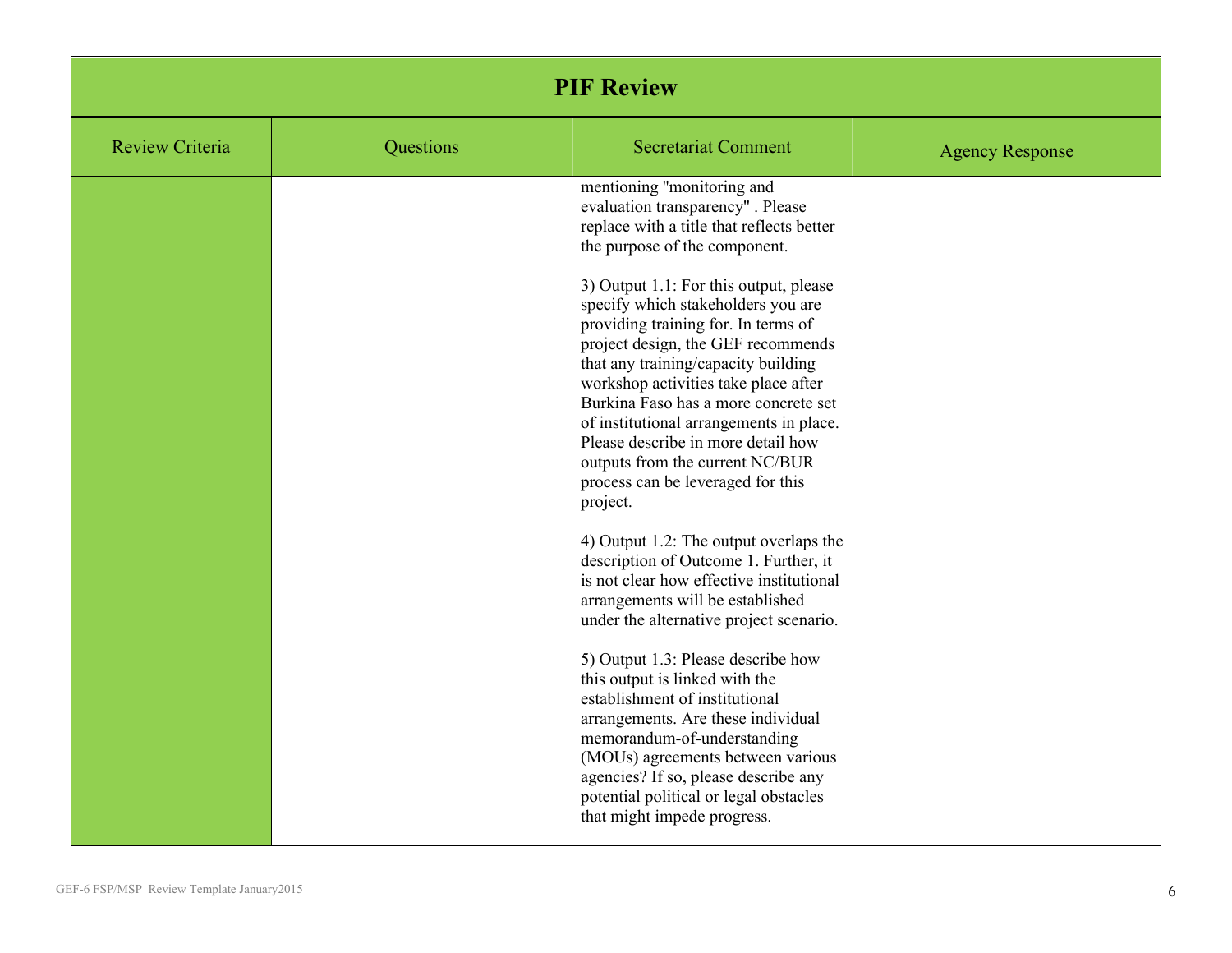| <b>PIF Review</b> |           |                                                                                                                                                                                                                                                                                                                                                                                                                                                                                                                                                                                                                                                                                                                                                                                                                                                                                                                                                                                                                                                                                                                                          |                        |  |
|-------------------|-----------|------------------------------------------------------------------------------------------------------------------------------------------------------------------------------------------------------------------------------------------------------------------------------------------------------------------------------------------------------------------------------------------------------------------------------------------------------------------------------------------------------------------------------------------------------------------------------------------------------------------------------------------------------------------------------------------------------------------------------------------------------------------------------------------------------------------------------------------------------------------------------------------------------------------------------------------------------------------------------------------------------------------------------------------------------------------------------------------------------------------------------------------|------------------------|--|
| Review Criteria   | Questions | <b>Secretariat Comment</b>                                                                                                                                                                                                                                                                                                                                                                                                                                                                                                                                                                                                                                                                                                                                                                                                                                                                                                                                                                                                                                                                                                               | <b>Agency Response</b> |  |
|                   |           | 6) Output 1.4: Please describe the<br>need for this output further. Is this<br>intended to be a political document?<br>A legal framework? Who will<br>organize and lead this task? How is<br>this work related to other<br>ongoing/planned projects, especially<br>those that support the development of<br>an enhanced transparency framework<br>for UNFCCC reporting?<br>7) Output 2.3: It is not clear what tools<br>and targeted sectors these guidelines<br>are intended for. Since there seems to<br>be low availability of data, please<br>explain why outputs referring to the<br>improvement of GHG emissions<br>estimates (e.g. via development of<br>country-specific emission factors) or<br>setting up baselines for priority<br>sectors are not included as outputs.<br>8) Output 2.4: Please specify what<br>data collection tools to be used for the<br>planned training and specify the<br>targeted sector to implement the tools.<br>9) Output $2.5$ : the name of this output<br>in Table B is broad and does not<br>describe much, further information<br>should be added.<br>10) Please describe how activities and |                        |  |
|                   |           | outputs from the NC and BUR                                                                                                                                                                                                                                                                                                                                                                                                                                                                                                                                                                                                                                                                                                                                                                                                                                                                                                                                                                                                                                                                                                              |                        |  |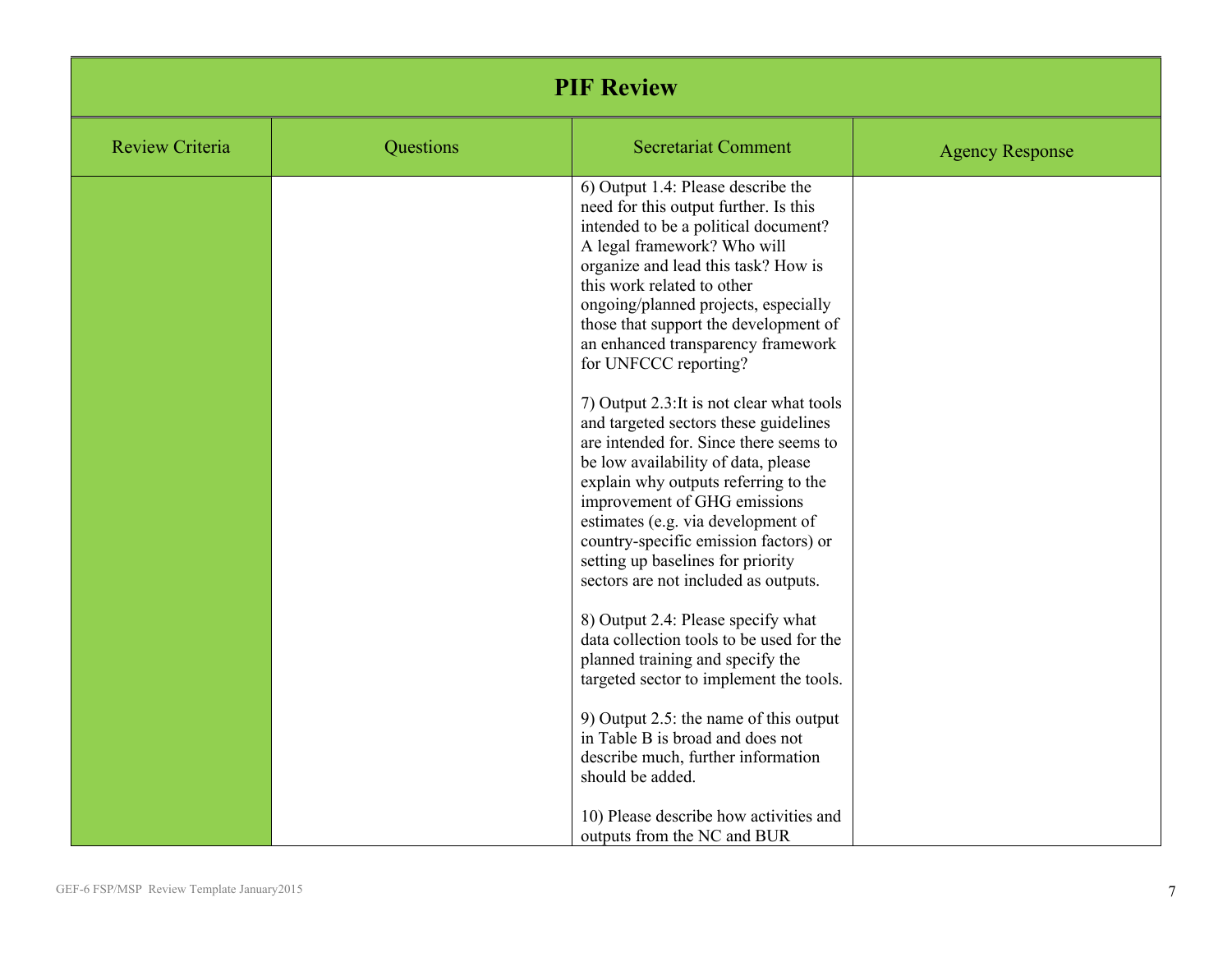| <b>PIF Review</b>                          |                                                                                                                                                                                                         |                                                                                                                                                                                                               |                        |  |
|--------------------------------------------|---------------------------------------------------------------------------------------------------------------------------------------------------------------------------------------------------------|---------------------------------------------------------------------------------------------------------------------------------------------------------------------------------------------------------------|------------------------|--|
| <b>Review Criteria</b>                     | Questions                                                                                                                                                                                               | <b>Secretariat Comment</b>                                                                                                                                                                                    | <b>Agency Response</b> |  |
|                                            | 6. Are socio-economic aspects,<br>including relevant gender elements,<br>indigenous people, and CSOs<br>considered?                                                                                     | processes can be used to accomplish<br>Outputs 2.4, 2.5 and 2.6.<br>MRS/JDS, March 26, 2018: Yes,<br>several CSO organizations are<br>partners in the project, covering<br>gender and socio-economic aspects. |                        |  |
| <b>Availability of</b><br><b>Resources</b> | Is the proposed Grant (including the<br>7.<br>Agency fee) within the resources<br>available from (mark all that apply):<br>The STAR allocation?<br>$\bullet$<br>The focal area allocation?<br>$\bullet$ | MRS/JDS, March 26, 2018:N/A. This<br>project requests funding from the<br><b>CBIT Trust Fund.</b><br>N/A                                                                                                      |                        |  |
|                                            | The LDCF under the principle of<br>equitable access<br>The SCCF (Adaptation or<br>$\bullet$<br>Technology Transfer)?<br>Focal area set-aside?<br>$\bullet$                                              | N/A<br>N/A<br>N/A                                                                                                                                                                                             |                        |  |
| <b>Recommendations</b>                     | Is the PIF being recommended for<br>8.<br>clearance and PPG (if additional<br>amount beyond the norm) justified?                                                                                        | MRS/JDS, March 26, 2018: Not yet,<br>please address the comments in boxes<br>3 and 5.                                                                                                                         |                        |  |
| <b>Review Date</b>                         | Review<br>Additional Review (as necessary)<br>Additional Review (as necessary)                                                                                                                          | March 26, 2018                                                                                                                                                                                                |                        |  |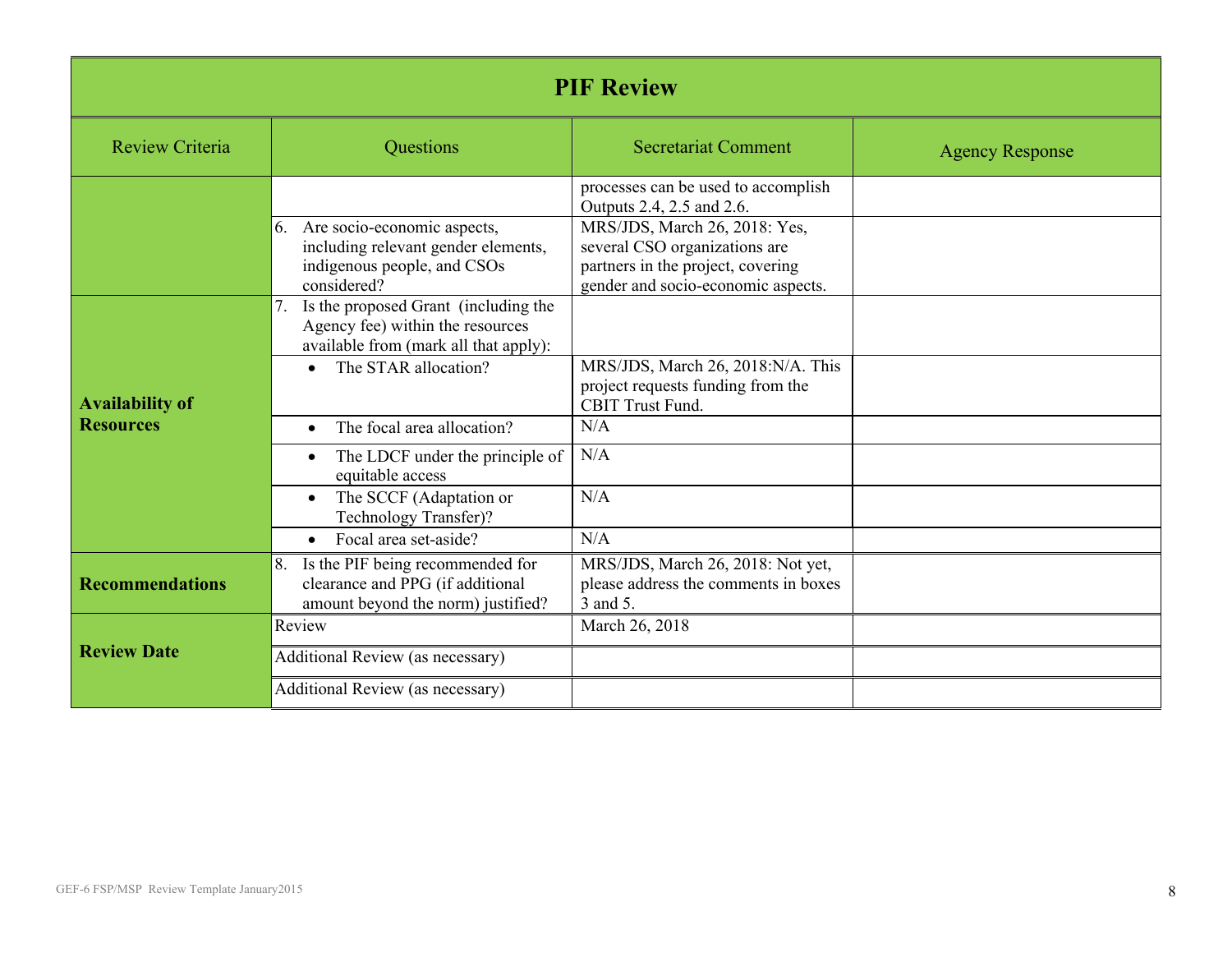| <b>CEO</b> endorsement Review                 |                                                                                                                                                                                                                                                                                                                                                                                                                                                                                                                                                                                                                                                                                                                                                                                                                                                                                    |                                           |                                         |  |
|-----------------------------------------------|------------------------------------------------------------------------------------------------------------------------------------------------------------------------------------------------------------------------------------------------------------------------------------------------------------------------------------------------------------------------------------------------------------------------------------------------------------------------------------------------------------------------------------------------------------------------------------------------------------------------------------------------------------------------------------------------------------------------------------------------------------------------------------------------------------------------------------------------------------------------------------|-------------------------------------------|-----------------------------------------|--|
| <b>Review Criteria</b>                        | Questions                                                                                                                                                                                                                                                                                                                                                                                                                                                                                                                                                                                                                                                                                                                                                                                                                                                                          | Secretariat Comment at CEO<br>Endorsement | <b>Response to Secretariat comments</b> |  |
| <b>Project Design and</b><br><b>Financing</b> | 1. If there are any changes from<br>that presented in the PIF, have<br>justifications been provided?<br>2. Is the project structure/ design<br>appropriate to achieve the<br>expected outcomes and outputs?<br>3. Is the financing adequate and<br>does the project demonstrate a<br>cost-effective approach to meet<br>the project objective?<br>4. Does the project take into<br>account potential major risks,<br>including the consequences of<br>climate change, and describes<br>sufficient risk response<br>measures? (e.g., measures to<br>enhance climate resilience)<br>5. Is co-financing confirmed and<br>evidence provided?<br>6. Are relevant tracking tools<br>completed?<br>7. Only for Non-Grant Instrument:<br>Has a reflow calendar been<br>presented?<br>8. Is the project coordinated with<br>other related initiatives and<br>national/regional plans in the |                                           |                                         |  |
|                                               | country or in the region?<br>9. Does the project include a<br>budgeted M&E Plan that<br>monitors and measures results<br>with indicators and targets?                                                                                                                                                                                                                                                                                                                                                                                                                                                                                                                                                                                                                                                                                                                              |                                           |                                         |  |